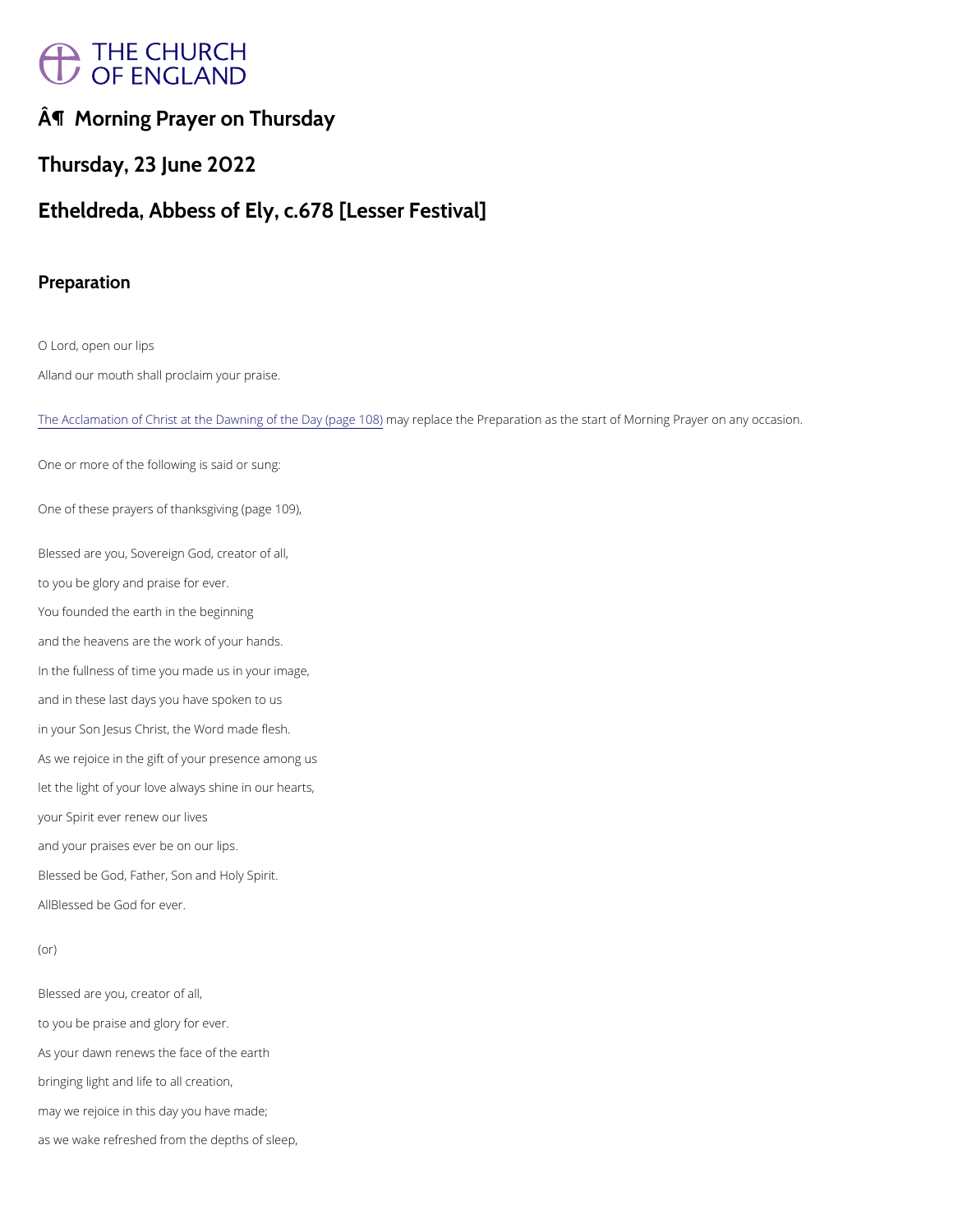open our eyes to behold your presence and strengthen our hands to do your will, that the world may rejoice and give you praise. Blessed be God, Father, Son and Holy Spirit. AllBlessed be God for ever.

after Lancelot Andrewes (1626)

2That your way may be known upon earth,  $\partial I$ your saving power among all nations.

or a suitable hymn,

or A Song of GodâlILs Blessing

1God be gracious to us and bless us  $a \Box$ 

3Let the peoples praise you, O God;  $\partial I$ let all the peoples praise you.

4O let the nations rejoice and be glad,  $\partial I$ for you will judge the peoples righteously and govern the nations upon earth.

and make his face to shine upon us,

5Let the peoples praise you, O God;  $\partial \mathbb{I}^1$ let all the peoples praise you.

6Then shall the earth bring forth her increase,  $\partial \mathbb{I}^1$ and God, our own God, will bless us.

7God will bless us, âD¦

and all the ends of the earth shall fear him.

Psalm 67

AllGlory to the Father and to the Son

and to the Holy Spirit;

as it was in the beginning is now

and shall be for ever. Amen.

This opening prayer may be said

The night has passed, and the day lies open before us;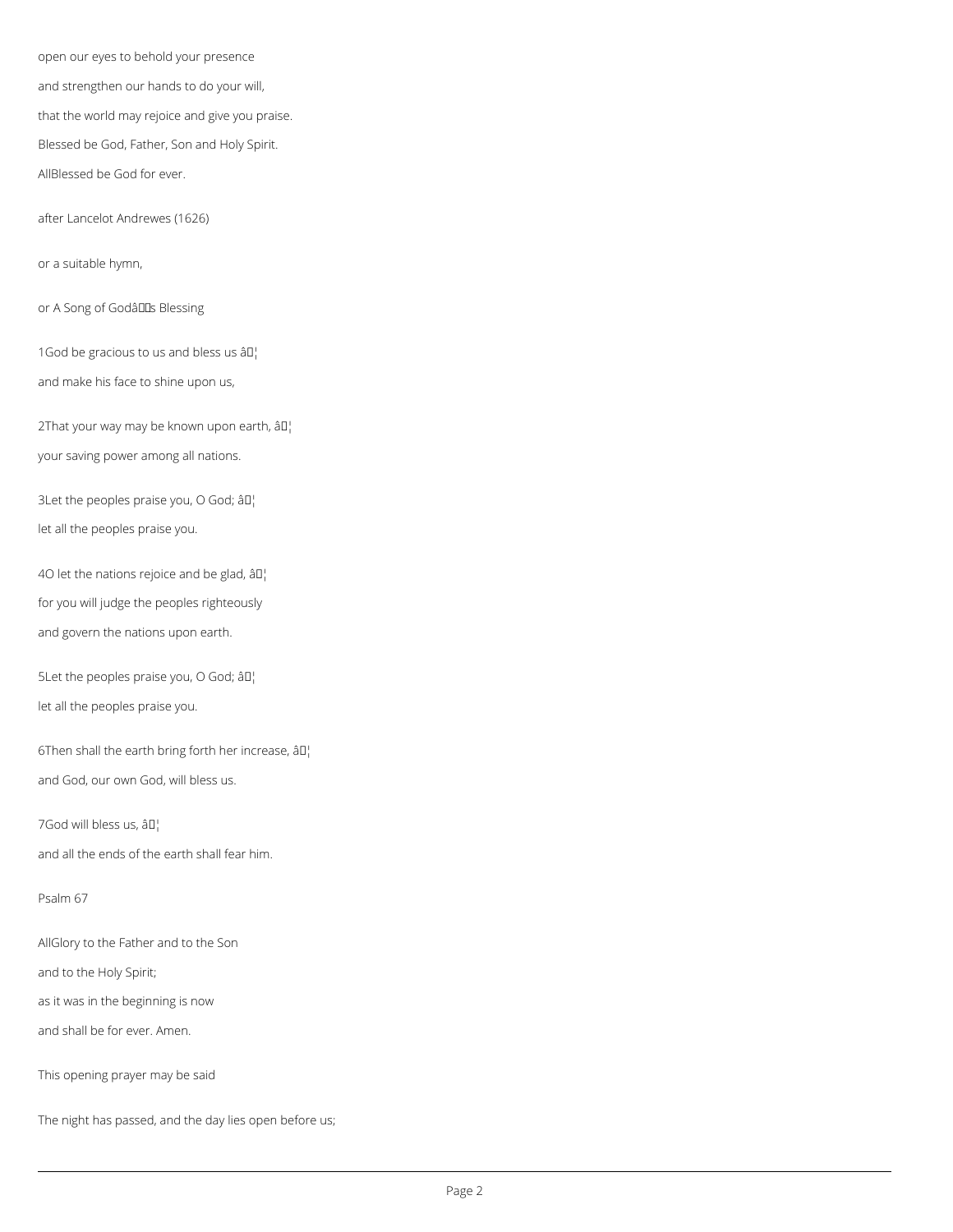let us pray with one heart and mind.

## Silence is kept.

As we rejoice in the gift of this new day, so may the light of your presence, O God, set our hearts on fire with love for you; now and for ever. AllAmen.

# **The Word of God**

## **Psalmody**

The appointed psalmody is said.

# **Psalm 37\***

Refrain: The salvation of the righteous comes from the Lord.

1 Fret not because of evildoers; $\hat{A}$  â $\Pi_1^1$ 

5 Commit your way to the Lord and put your trust in him, $\hat{A}$  âll and he will bring it to pass.

6 He will make your righteousness as clear as the light  $\hat{A}$   $\hat{a}$  $\Gamma$ 

and your just dealing as the noonday. Â R

7 Be still before the Lord and wait for him; $\hat{A}$   $\hat{a}$  $\Gamma$ 

be not jealous of those who do wrong.

2 For they shall soon wither like grass $\hat{A}$   $\hat{a}$  $\Gamma$ 

and like the green herb fade away.

3 Trust in the Lord and be doing good; $\hat{A}$  â $I$ ]

dwell in the land and be nourished with truth.

4 Let your delight be in the Lord âD¦

and he will give you your heartâlls desire.

do not fret over those that prosper

as they follow their evil schemes.

8 Refrain from anger and abandon wrath; $\hat{A}$  â $I$ <sup>1</sup>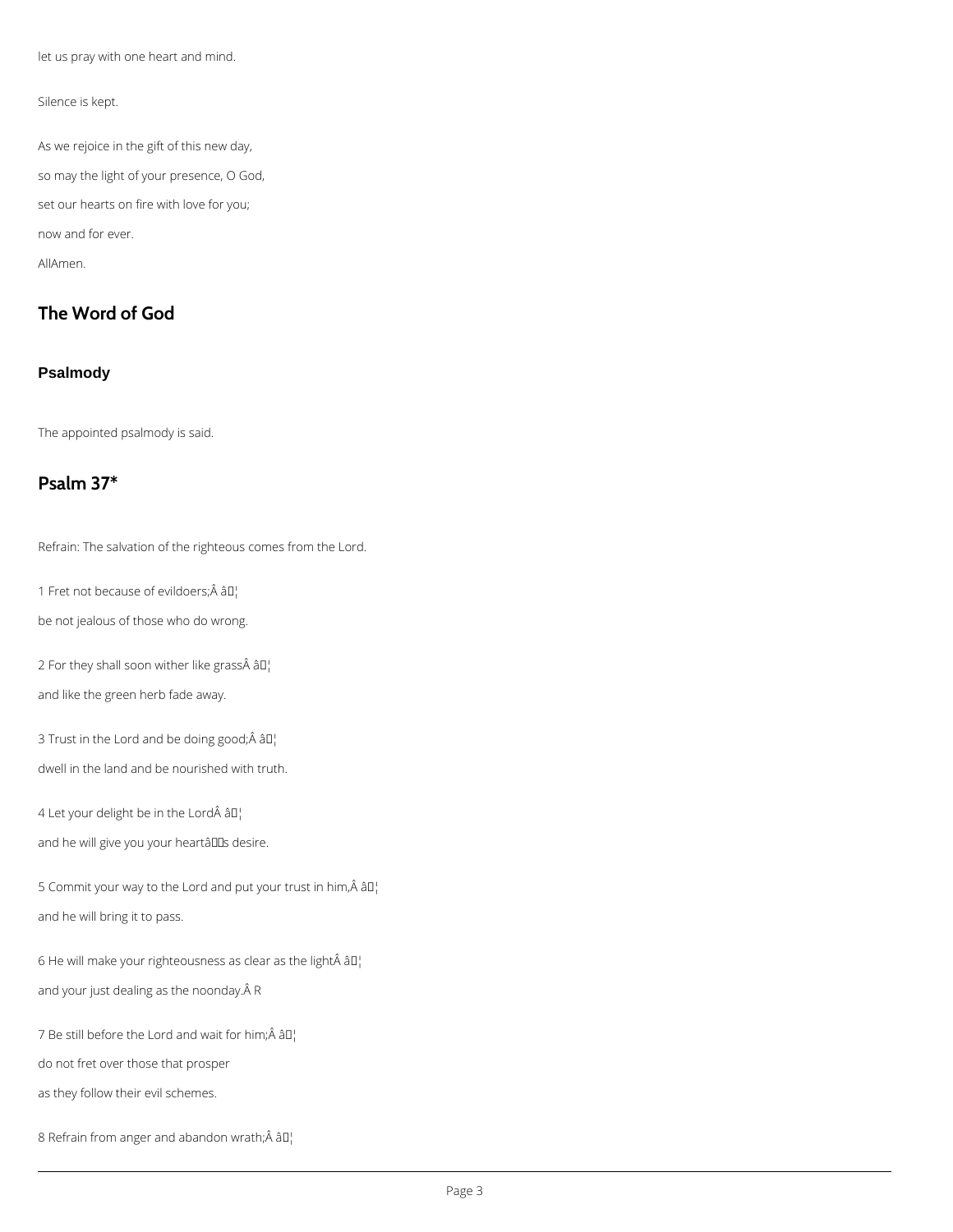do not fret, lest you be moved to do evil.

9 For evildoers shall be cut off, $\hat{A}$  â $\Box$ 

but those who wait upon the Lord shall possess the land.

10 Yet a little while and the wicked shall be no more; $\hat{A}$   $\hat{a}$  $\hat{a}$ ] you will search for their place and find them gone.

11 But the lowly shall possess the land $\hat{A}$  â $I$ <sup>1</sup> and shall delight in abundance of peace. Â R

12 The wicked plot against the righteous $\hat{A}$  âll and gnash at them with their teeth.

13 The Lord shall laugh at the wicked, $\hat{A}$  â $\Gamma$ for he sees that their day is coming.

15 Their sword shall go through their own heart  $\partial D_1$ and their bows shall be broken.

16 The little that the righteous have $\hat{A}$   $\hat{a}$  $\Gamma$ 

18 The Lord knows the days of the godly, $\hat{A}$  âll and their inheritance shall stand for ever.

19 They shall not be put to shame in the perilous time,  $\hat{A}$   $\hat{a}$  $\Gamma$ and in days of famine they shall have enough.

14 The wicked draw their sword and bend their bow to strike down the poor and needy, $\hat{A}$  â $\Box$ to slaughter those who walk in truth.

is better than great riches of the wicked.

17 For the arms of the wicked shall be broken, $\hat{A}$  â $\Box$ but the Lord upholds the righteous. Â R

20 But the wicked shall perish;

like the glory of the meadows

the enemies of the Lord shall vanish; $\hat{A}$   $\hat{a}$  $\Gamma$ 

they shall vanish like smoke.

21 The wicked borrow and do not repay, $\hat{A}$   $\hat{a}$  $\hat{a}$ ]

but the righteous are generous in giving.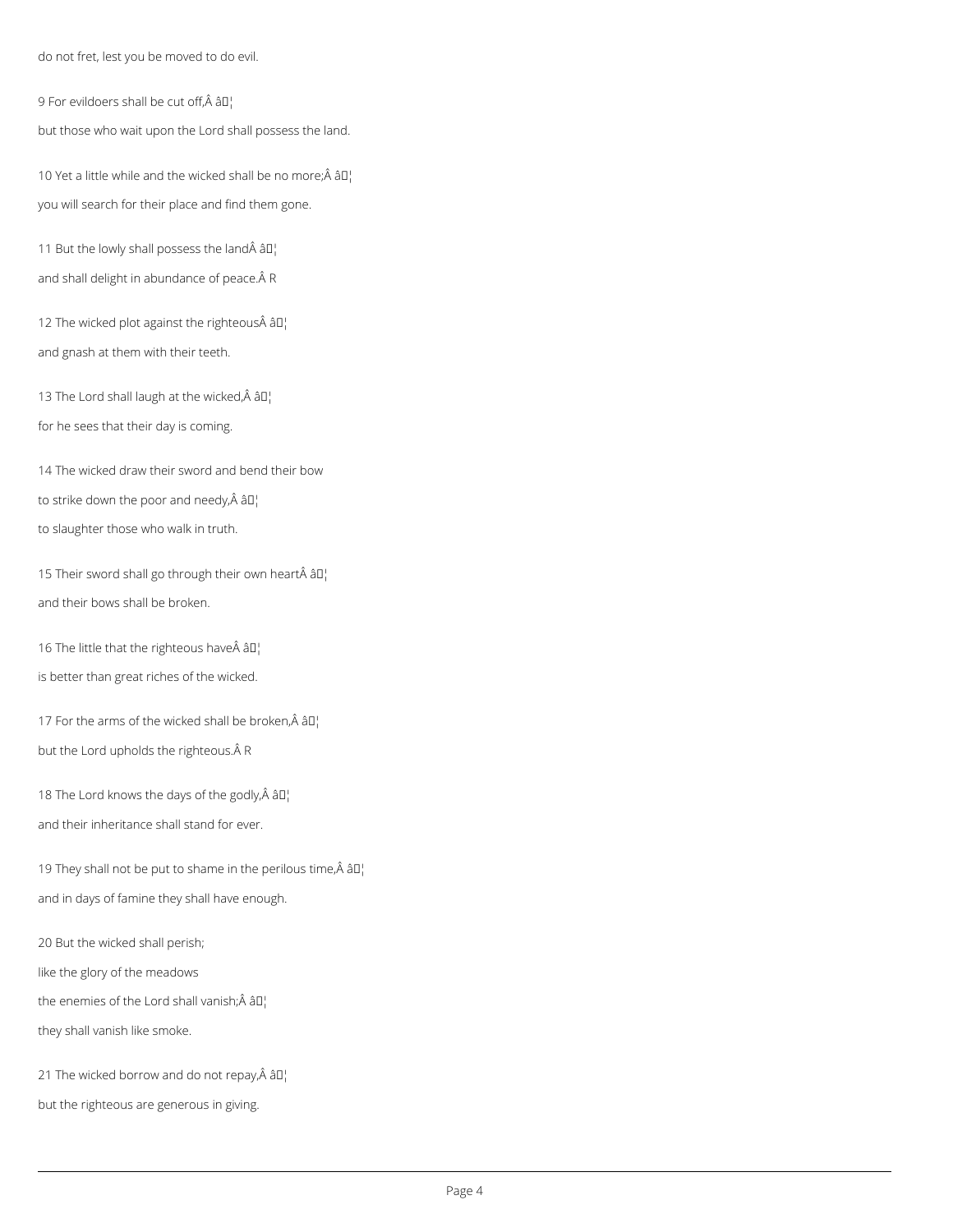22 For those who are blest by God shall possess the land, $\hat{A}$  â $II_1$ but those who are cursed by him shall be rooted out.ÂR

23 When your steps are guided by the Lord $\hat{A}$   $\hat{a}$  $\Gamma$ and you delight in his way,

24 Though you stumble, you shall not fall headlong, $\hat{A}$  âll for the Lord holds you fast by the hand.

25 I have been young and now am old, $\hat{A}$  â $\Box$ yet never have I seen the righteous forsaken, or their children begging their bread.

26 All the day long they are generous in lending, $\hat{A}$  âll and their children also shall be blest. Â R

27 Depart from evil and do good  $\hat{a} \Pi_1^{\dagger}$ and you shall abide for ever.

28 For the Lord loves the thing that is right  $\hat{a}$   $\Box$ and will not forsake his faithful ones.

29 The unjust shall be destroyed for ever, $\hat{A}$  â $\Pi$ . and the offspring of the wicked shall be rooted out.

30 The righteous shall possess the land $\hat{A}$  âll] and dwell in it for ever. $\hat{A}$  R

31 The mouth of the righteous utters wisdom, $\hat{A}$  â $\Box$ and their tongue speaks the thing that is right.

32 The law of their God is in their heart $\hat{A}$   $\hat{a}$  $\Gamma$ and their footsteps shall not slide.

33 The wicked spy on the righteous $\hat{A}$   $\hat{a}$  $\Gamma$ 

and seek occasion to slay them.

34 The Lord will not leave them in their hand, $\hat{A}$  â $I_I$ 

nor let them be condemned when they are judged. AR

35 Wait upon the Lord and keep his way; $\hat{A}$   $\hat{a}$  $\hat{a}$  $\hat{b}$ 

he will raise you up to possess the land,

and when the wicked are uprooted, you shall see it.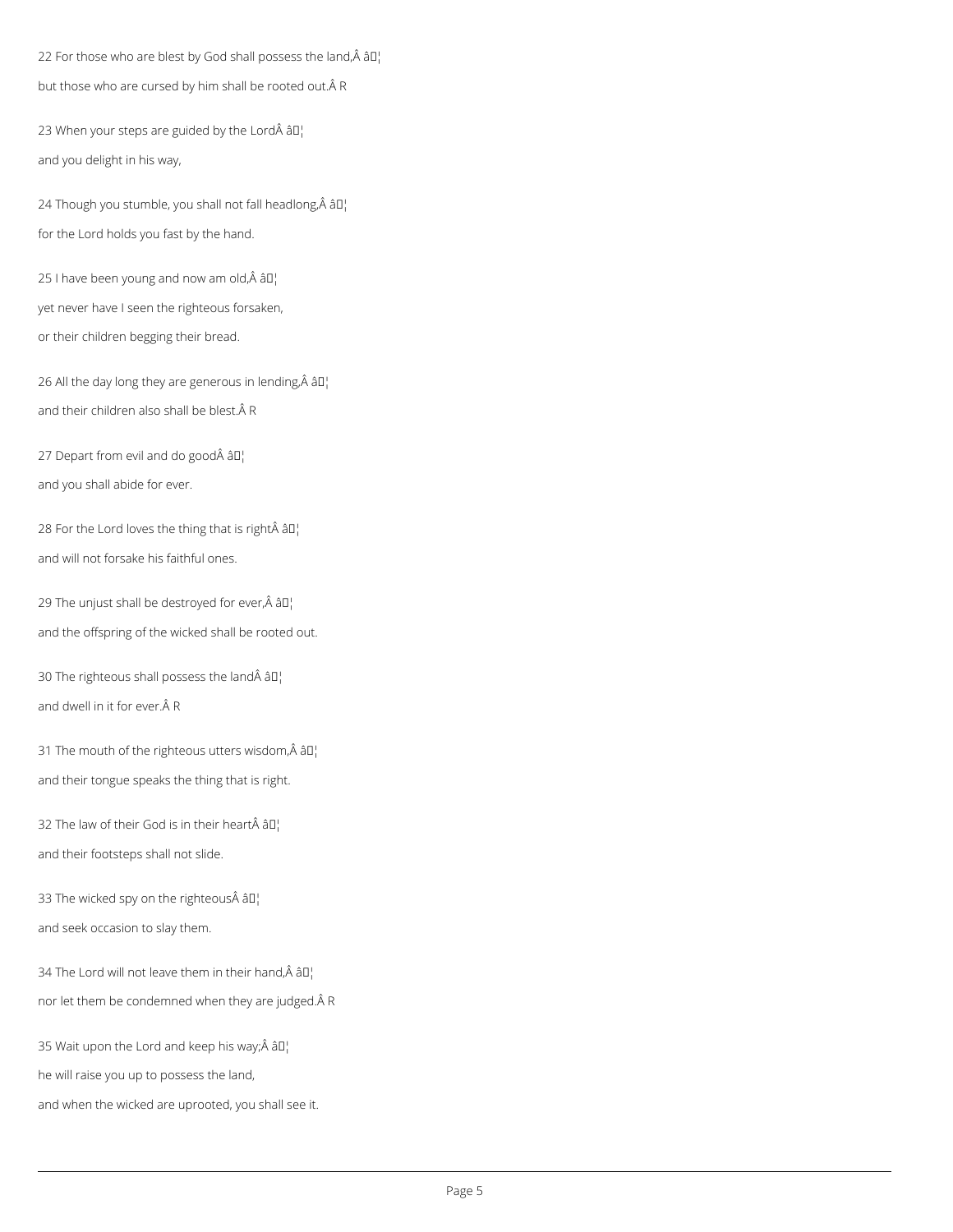36 I myself have seen the wicked in great power $\hat{A}$  âll and flourishing like a tree in full leaf.

37 I went by and lo, they were gone; $\hat{A}$   $\hat{a}$  $\Gamma$ I sought them, but they could nowhere be found.

38 Keep innocence and heed the thing that is right, $\hat{A}$   $\hat{a}$  $\Box$ for that will bring you peace at the last. $\hat{A}$  R

39 But the sinners shall perish together, $\hat{A}$   $\hat{a}$  $\hat{a}$ ] and the posterity of the wicked shall be rooted out.

40 The salvation of the righteous comes from the Lord; $\hat{A}$  âll] he is their stronghold in the time of trouble.

41 The Lord shall stand by them and deliver them; $\hat{A}$   $\hat{a}$  $\Gamma$ he shall deliver them from the wicked and shall save them, because they have put their trust in him.

Refrain: The salvation of the righteous comes from the Lord.

Blessed and holy God, ever merciful and forgiving, may we turn from what is evil and do what is good in your sight, for you have saved us by the cross of your Son, our Saviour Jesus Christ.

Each psalm or group of psalms may end with

AllGlory to the Father and to the Son

and to the Holy Spirit;

as it was in the beginning is now

and shall be for ever. Amen.

If there are two Scripture readings, the first may be read here, or both may be read after the canticle.

## **Joshua 23**

A long time afterwards, when the Lord had given rest to Israel from all their enemies all around, and Joshua was old and well advanced in years, Joshua summoned

all Israel, their elders and heads, their judges and officers, and said to them, â00 am now old and well advanced in years; and you have seen all that the rd your

God has done to all these nations for your sake, for it is the Lord your God who has fought for you. I have allotted to you as an inheritance for your tribes those

nations that remain, along with all the nations that I have already cut off, from the Jordan to the Great Sea in the west. The Lord your God will push them back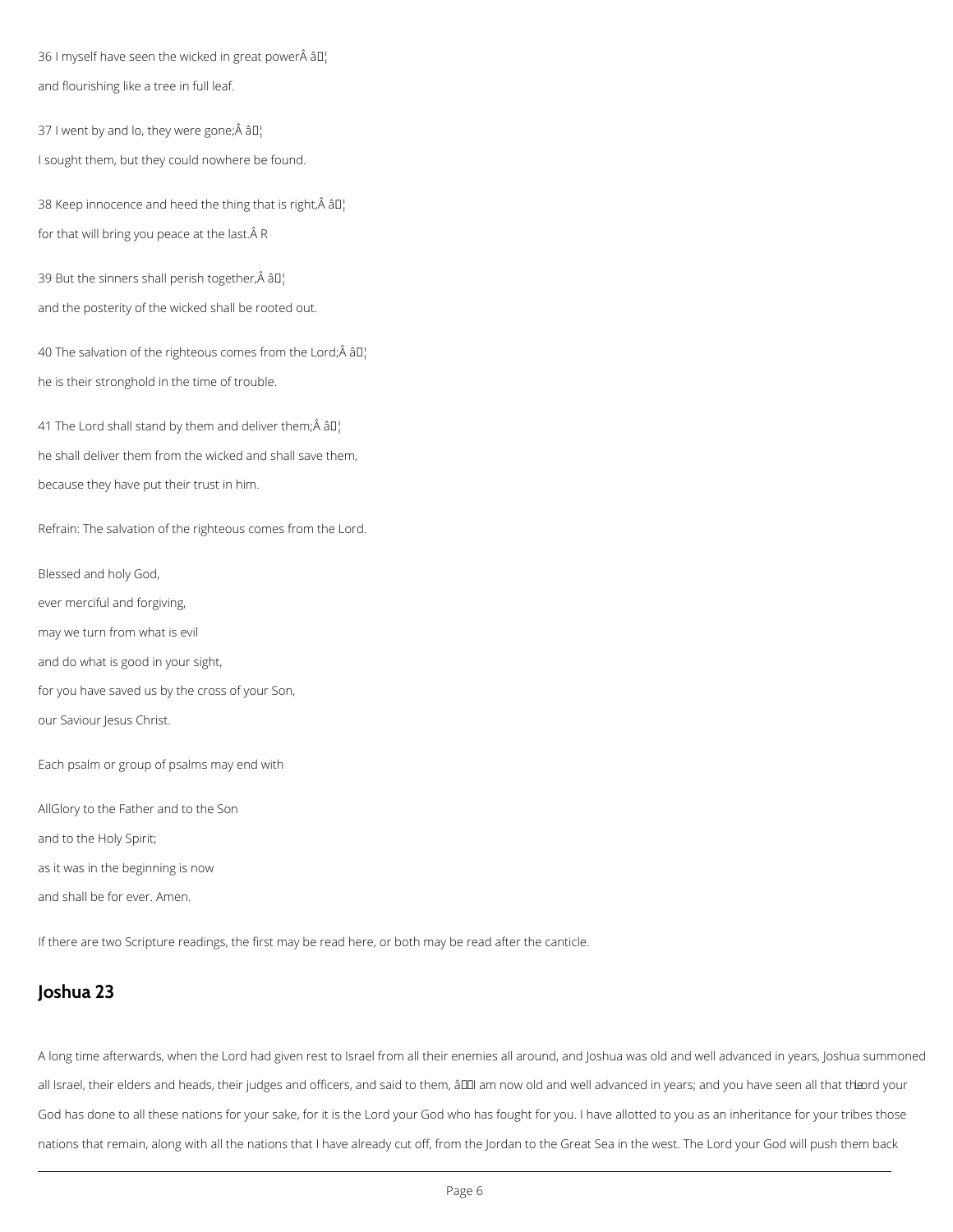before you, and drive them out of your sight; and you Lsohredylol upro Gisoeds probhnelisseldanyob, uasThe be efore be very stead all that is written in the book of the law of Moses, turning aside from it neither to the right nor to the le among you, or make mention of the names of their gods, or swear by them, or serve them, bortopowurd Guorde you have done to this Lobarych a Fsod rtilven out before you great and strong nations; and as for you, no one has of you puts to flight a thousalnodr,dysoinnceGotdisvhtbefights for you, as he promised you. Be veloy dcannefGob,dthFeore you turn back, and join the survivors of these nations left here among you, and intermarry with them, so assuredly thlad roth and The Cod will not continue to drive out these nations before you; but they shall be a snar thorns in your eyes, until you perish from Lotholyso good Gob olah alst hog at et mine you.

 $\hat{a} \in \tilde{a}$  and now I am about to go the way of all the earth, and you know in your hearts and souls, all of you, Lord your God promised concerning you; all have come to pass for you, not one of them Lhoarsd that fedeod but ju promised concerning you have been full oirldweid Ifbring ouu, pson tyhoeu all the bad things, until he has destroyed y Lord your God has given you. If you transgriess ed the coord pawhic off the eenjoined on you, and go and serve othe then the ange**t confolwihle** be kindled against you, and you shall perish quickly from the good land that he has

All have given you as a light to the nations, and I have called you in righteousness.

 $1$ Thus says God, who create $\hat{\alpha}$ <sup>TM</sup>the heavens, who fashioned the earth and all that dwells in it;

 $2W$  ho gives breath to the  $\hat{p}$   $\hat{e}$   $\hat{v}$   $\hat{p}$  le upon it and spirit to those who walk in it,

 $3$   $\hat{a} \in \tilde{a}$  am the Lord and I have called  $\tilde{a}$   $\tilde{y}$  bu in righteousness, I have taken you by the hand and kept you;

 $4$   $a \in \infty$  have given you as a cov $a$  Mant to the people,

#### Canticle

A Song of the Covenant, or another suitable emota enti4c4e (praggreme  $\bar{a}$ y $\hat{a}$  and  $\bar{b}$ ) per said

Refrain:

a light to the nations, to open the eyes that are blind,

 $5\hat{a} \in \tilde{a}$  To bring out the captives  $\tilde{a}$  *F*<sup>6</sup> $\mid$ m the dungeon,

from the prison, those who sit in darkness.

 $6\hat{a} \in \tilde{a}$  am the Lord, tha $\hat{a}$ t<sup> $m$ </sup>k my name;

 $my$  glory I give to no other.  $\hat{a} \in \mathbb{M}$ 

Isaiah 42.5-8a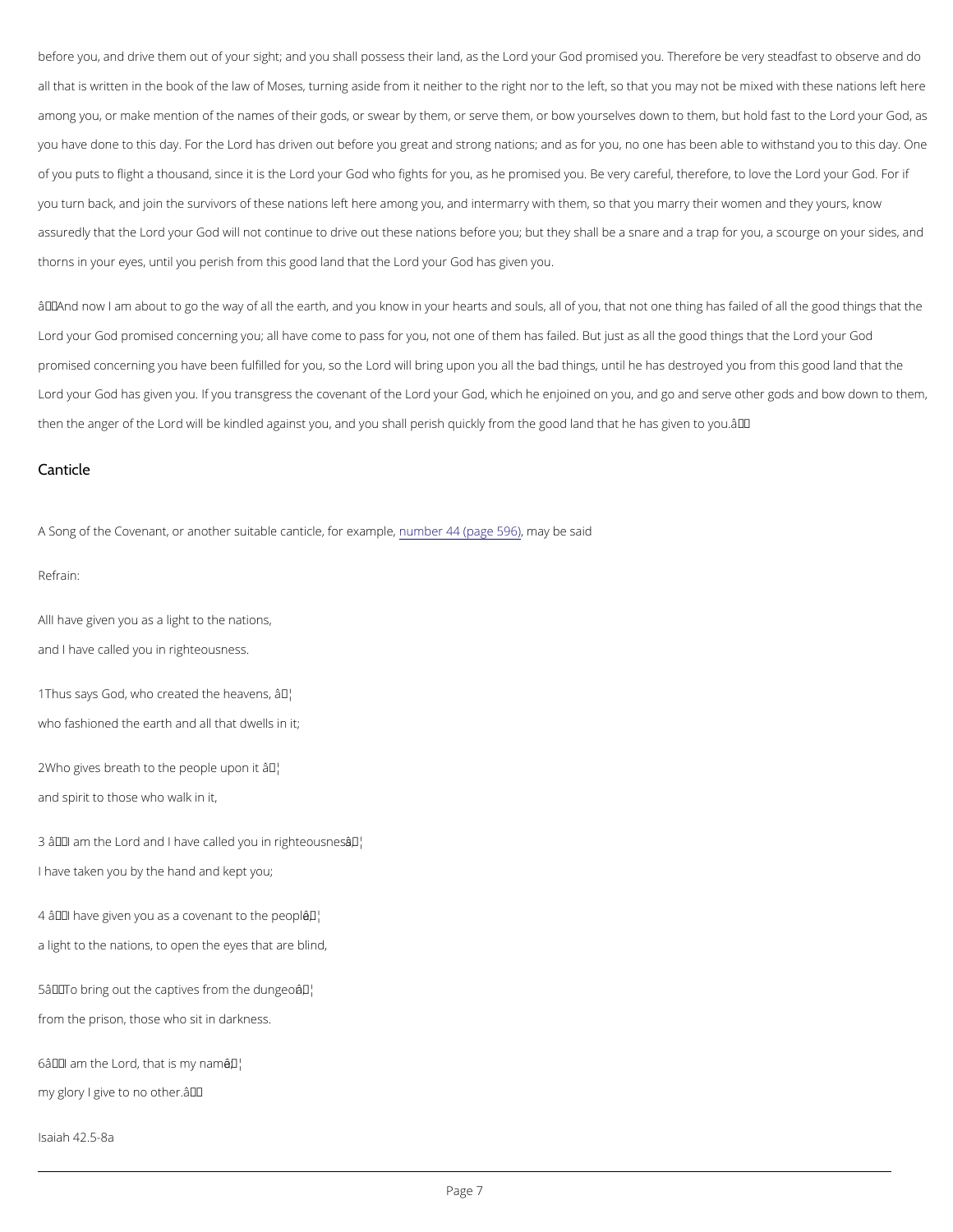AllGlory to the Father and to the Son

and to the Holy Spirit;

as it was in the beginning is now

and shall be for ever. Amen.

AllI have given you as a light to the nations, and I have called you in righteousness.

## Scripture Reading

One or more readings appointed for the day are read.

The reading(s) may be followed by a time of silence.

âDDDo not be afraid, little flock, for it is your FatherâDDs good pleasure to give you the kingdom. Sell your possessions, and give alms. Make purses for yourselves that do not wear out, an unfailing treasure in heaven, where no thief comes near and no moth destroys. For where your treasure is, there your heart will be also.

## **Luke 12.32-40**

âDDBe dressed for action and have your lamps lit; be like those who are waiting for their master to return from the wedding banquet, so that they may open the door for him as soon as he comes and knocks. Blessed are those slaves whom the master finds alert when he comes; truly I tell you, he will fasten his belt and have them sit down to eat, and he will come and serve them. If he comes during the middle of the night, or near dawn, and finds them so, blessed are those slaves.

âDDBut know this: if the owner of the house had known at what hour the thief was coming, he would not have let his house be broken into. You also must be ready, for the Son of Man is coming at an unexpected hour.â

A suitable song or chant, or a responsory in this or another form, may follow

Fear not, for I have redeemed you.

I have called you by name; you are mine.

AllFear not, for I have redeemed you.

I have called you by name; you are mine.

When you pass through the waters, I will be with you.

When you walk through fire, you shall not be burned.

AllI have called you by name; you are mine.

Glory to the Father and to the Son

and to the Holy Spirit.

AllFear not, for I have redeemed you.

I have called you by name; you are mine.

from Isaiah 43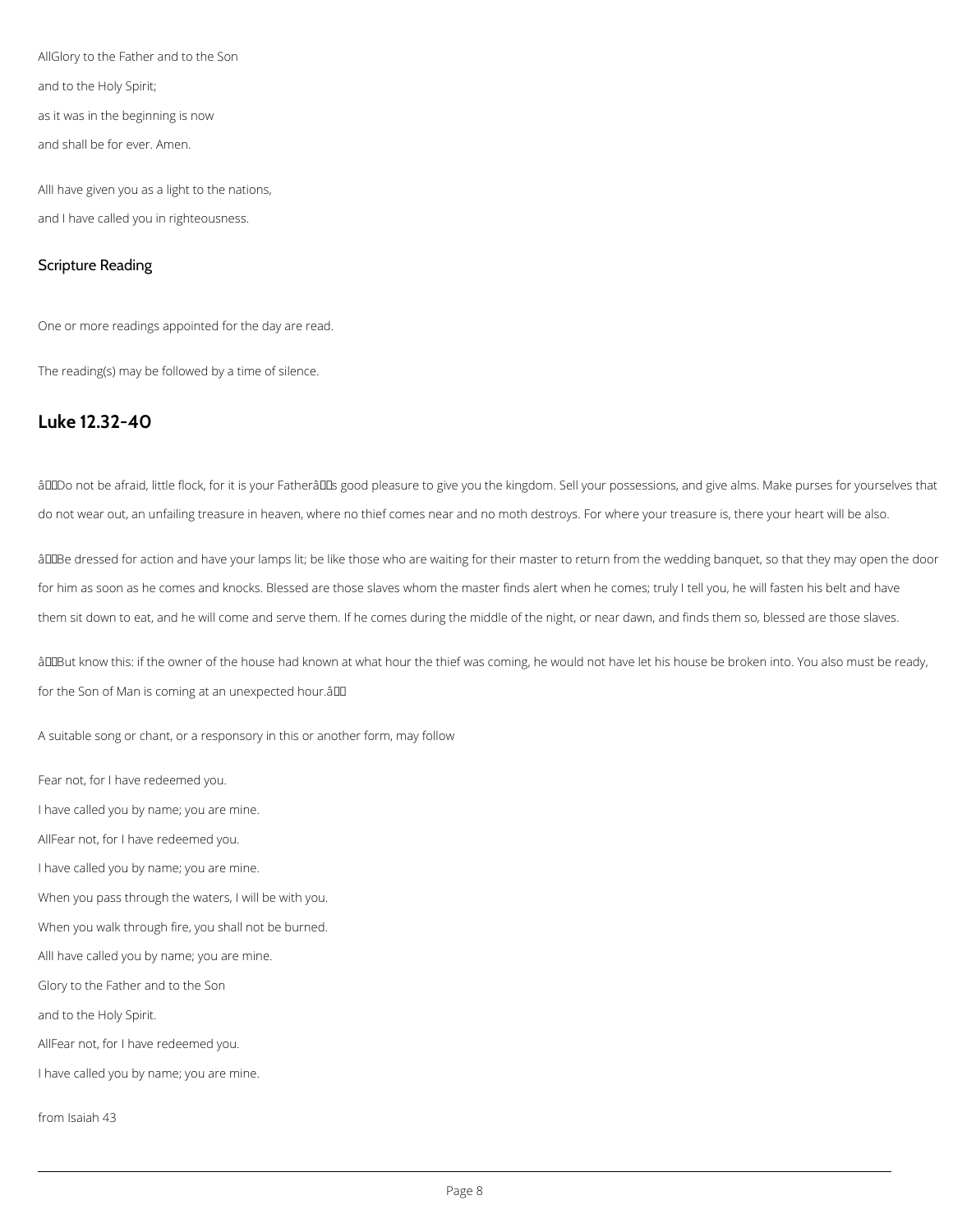#### Gospel Canticle

The Benedictus (The Song of Zechariah) is normally said, o[r Gloria in Excelsis \(A Song of Go](https://cwdp.oremus.org//canticles/othercanticles/78.html)d min y Glover ys ai (oping e 635)

All They who wait upon the Lord shall renew their strength; they shall mount up with wings as an eagle.

Refrain:

1Blessed be the Lord the  $\partial \mathcal{F}$ bd of Israel, who has come to his people and set them free.

 $2He$  has raised up for us a  $an$ Mghty Saviour, born of the house of his servant David.

3Through his holy prophets Godap<sup>th</sup>bmised of old to save us from our enemies, from the hands of all that hate us,

4To show mercy to ourâ  $\frac{1}{2}$  of  $\frac{1}{2}$  cestors, and to remember his holy covenant.

 $5$ This was the oath God swore to o $\hat{a}$  *T<sup>M</sup>father Abraham*: to set us free from the hands of our enemies,

 $6$ Free to worship him wait thiout fear, holy and righteous in his sight all the days of our life.

7And you, child, shall be called the proapt the Most High, for you will go before the Lord to prepare his way,

8To give his people knowled $\frac{1}{2}$  of salvation

by the forgiveness of all their sins.

9In the tender compassio a<sup>TN</sup>bif our God

the dawn from on high shall break upon us,

10To shine on those who dwell in darkness a the shadow of death,

and to guide our feet into the way of peace.

Luke 1.68-79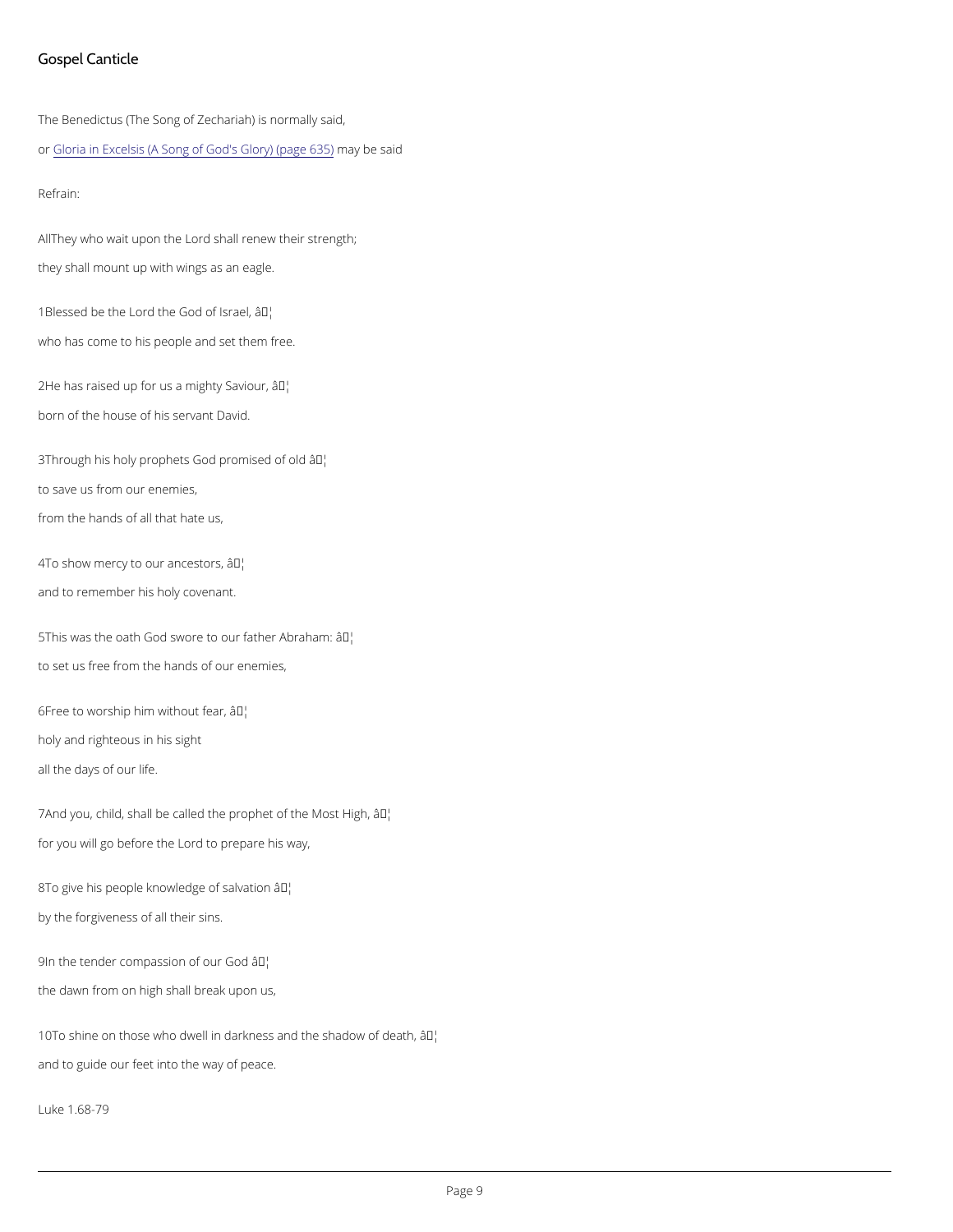AlGlory to the Father and to the Son and to the Holy Spirit; as it was in the beginning is now and shall be for ever. Amen.

All hey who wait upon the Lord shall renew their strength; they shall mount up with wings as an eagle.

Refrain:

Prayers

Intercessions are offered

¶ for the day and its tasks

¶ for the world and its needs

Affor the Church and her life

Prayers may include the following c  $x$  on ecenn pages 362 â $\epsilon$  "363

A *I* Local government, community leaders

¶ All who provide local services

¶ Those who work with young or elderly people

¶ Schools, colleges and universities

¶ Emergency and rescue organizations

One of the forms of pomypages m3d5 2ma a Ey' 3b 7e1 used.

These responses may be used

Lord, in your mercy

hear our prayer

(or)

Lord, hear us.

Lord, graciously hear us.

Silence may be kept.

The Collect of the day is said

Eternal God,

who bestowed such grace upon your servant Etheldreda

that she gave herself wholly to the life of prayer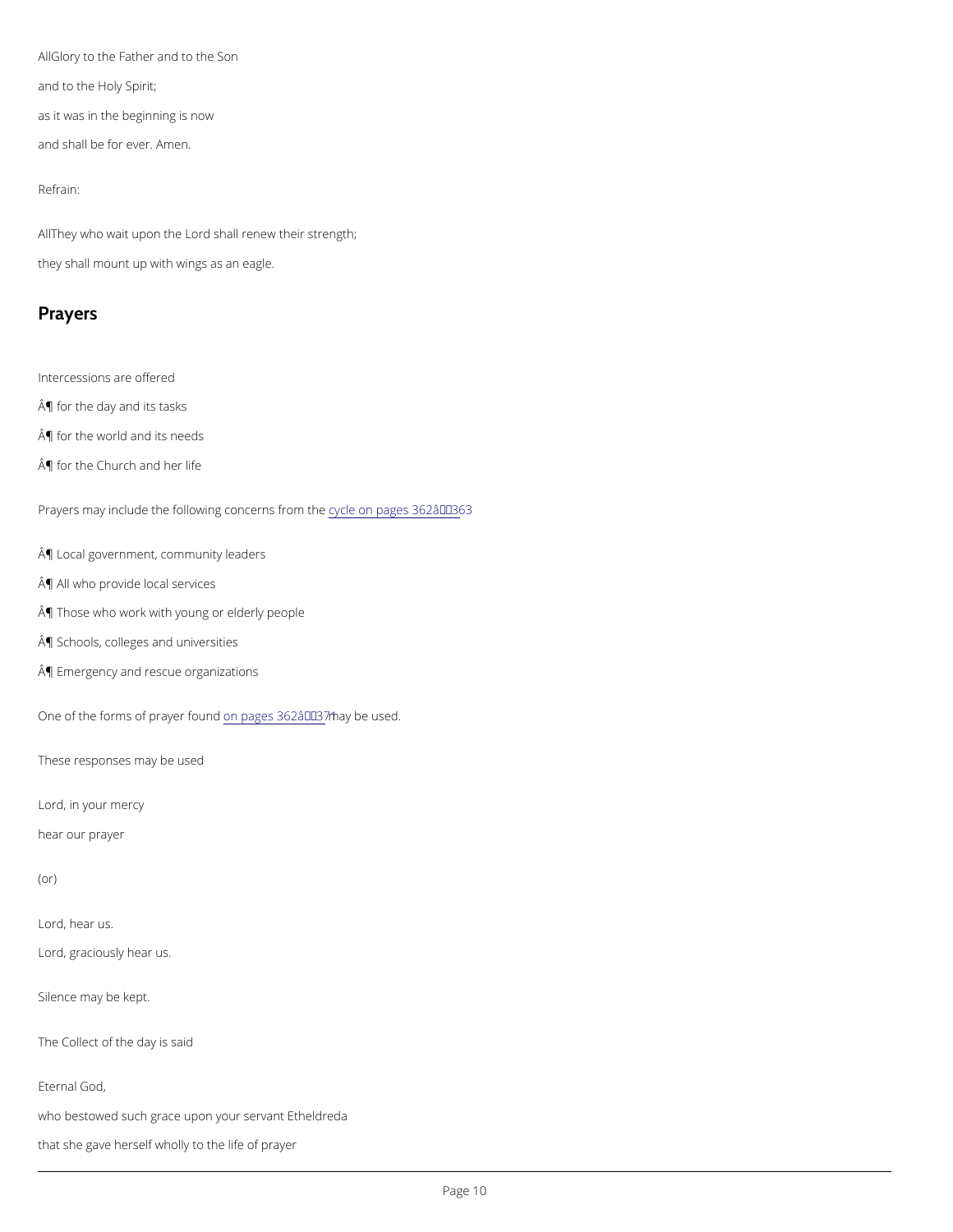Â Â Â Â Â and to the service of your true religion: grant that we, like her, may so live our lives on earth seeking your kingdom that by your guiding we may be joined to the glorious fellowship of your saints; through Jesus Christ your Son our Lord, who is alive and reigns with you, in the unity of the Holy Spirit, one God, now and for ever. AllAmen. The Lordâllas Prayer is said As our Saviour taught us, so we pray AllOur Father in heaven, hallowed be your name, your kingdom come, your will be done, on earth as in heaven. Give us today our daily bread. Forgive us our sins as we forgive those who sin against us. Lead us not into temptation but deliver us from evil. For the kingdom, the power, and the glory are yours now and for ever. Amen.

Let us pray with confidence as our Saviour has taught us

AllOur Father, who art in heaven,

hallowed be thy name;

thy kingdom come;

thy will be done;

on earth as it is in heaven.

Give us this day our daily bread.

And forgive us our trespasses,